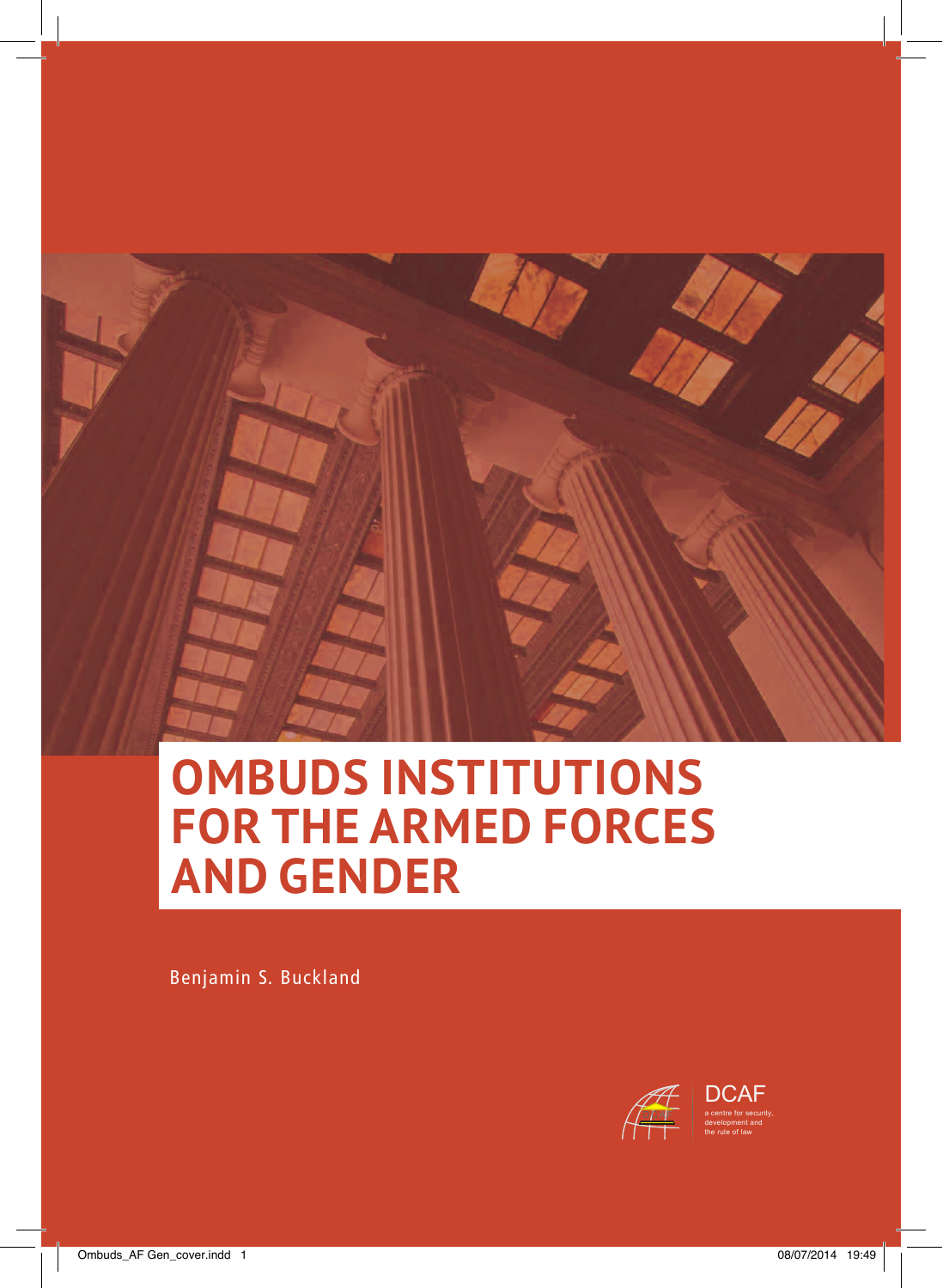# **Ombuds Institutions for the Armed Forces and Gender**

Benjamin S. Buckland





a centre for security, development and the rule of law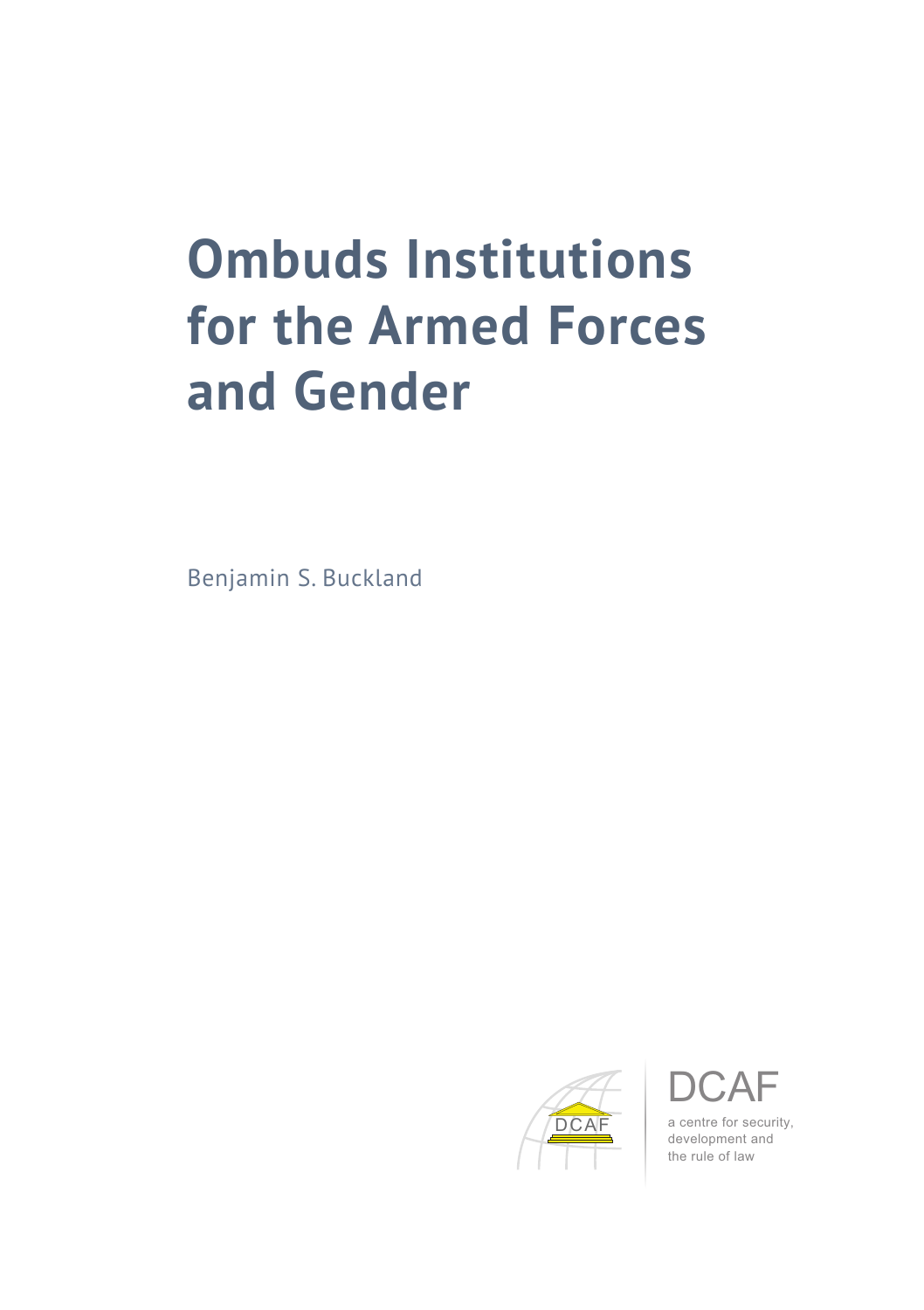**DCAF** is an international foundation whose mission is to assist the international community in pursuing good governance and reform of the security sector. The Centre develops and promotes norms and standards, conducts tailored policy research, identifies good practices and recommendations to promote democratic security sector governance, and provides in-country advisory support and practical assistance programmes.

Visit us at [www.dcaf.ch](http://www.dcaf.ch)

Published by DCAF PO Box 1361 1211 Geneva 1 Switzerland www.dcaf.ch

ISBN: 978-92-9222-323-6

Design: Alice Lake-Hammond, [www.alicelakehammond.com](http://www.alicelakehammond.com) Cover Photo: © [www.belindacleeland.com](http://www.belindacleeland.com)

#### © DCAF 2014

The views expressed are those of the authors alone and do not necessarily reflect the views of the institutions referred to or represented in this document.

## **1. Introduction[1](#page-9-0)**

Ombuds institutions for the armed forces are essential elements of any well-governed security sector. By receiving and investigating complaints and by issuing reports and recommendations they can help to prevent, identify and address a range of issues relating to maladministration and human rights, as well as to improve the effectiveness of efficiency of state institutions.

Gender equality is integral to human rights promotion and protection, a fact which is underlined by the specific UN Security Council Resolutions (1325 and 1820) which call for security sector institutions to be gender-responsive in their activities.

Ombuds institutions are well placed to support the development of gender-sensitive practices by receiving and investigating complaints, issuing reports and recommendations and by advising and overseeing the armed forces as they move to more fully integrate women within their ranks.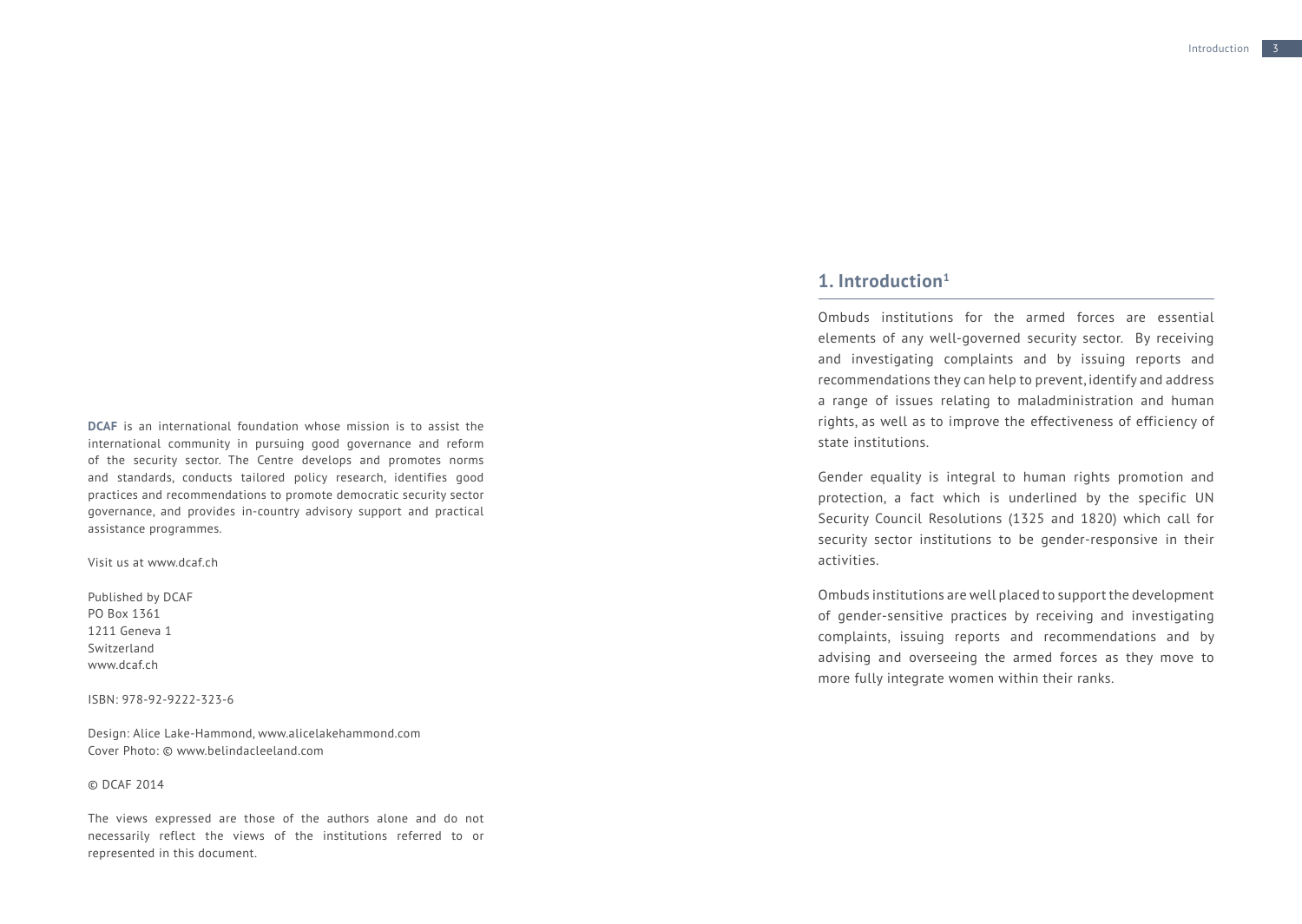This paper seeks to provide an introduction to this issue by looking, first, at some of the key issues and challenges relating to gender and the armed forces and, second, at the ways in which ombuds institutions can help to improve equality, reduce discrimination, and deal with specific issues such as bullying and harassment. It concludes with a small number of recommendations on improving gender equality (and nondiscrimination more generally) in the armed forces.

This study has been developed on the basis of DCAF's general research on ombuds institutions and the work of our in-house Gender and Security Programme, as well as two specific research tools: a workshop for ombuds institutions, held in London on the 15th and 16th of July 2013, in cooperation with the UK Armed Service Complaints Commissioner, and a questionnaire sent to all ICOAF participating institutions.

### **2. Key Issues and Challenges**

Change has been slow with respect to the legal framework governing the position of women in the armed forces. As states began to introduce sex discrimination legislation in the 1970s, most exempted the military from its coverage. The United Kingdom was typical in this regard. When the 1975 Sex Discrimination Act came into force, the military still operated with separate units for men and women and a rank ceiling was in effect for female personnel.

In a number of states, the late 1980s and early 1990s saw a reduction in the number of male only roles. Ireland allowed women unrestricted access to all military roles in 1991 (ten years after the 1981 adoption of equal opportunity legislation). Canada made a similar move in 1989, although submarine restrictions remained in place until 2000.

A number of well-worn arguments have been deployed in opposition to the expanded role of women in the armed forces, although they have evolved from fairly simplistic debates about physical strength (for example, that women are supposedly not strong enough to carry wounded soldiers and thus cannot serve on the battlefield) to more subtle (and thus harder to rebut) discussions about moral cohesion, cultural solidarity, collective identity and comradeship (for example, that the presence of women in small military units is a distraction that reduces their cohesion and effectiveness).

Despite this opposition, a large number of states have already, or are in the process of, abandoning restrictions on roles that women can play in the armed forces. Nevertheless, special forces and submarine deployments remain something of a sticking point. The UK, for example, lifted restrictions on all but close-combat and submarine roles in 2010, deciding a year later to go further and phase out submarine restrictions between 2013 and 2015.

These restrictions continue to have a serious negative impact on the ability of women to reach leadership positions. Combat and operational experience weigh heavily in promotion decisions and when women are primarily represented in support roles, such as secondary trades and in medical or logistical regiments, they are far less likely to reach the top. In the UK, for example, women fill only 1 per cent of top military posts, compared to around 17 percent in the police service, 13 per cent of senior judges, 26 per cent in the public service and 7 per cent in medium-sized companies. When restrictions were removed in Ireland, women rose rapidly as a result, although even there, the fact that overseas service is an important promotion criterion has exerted downward pressure on the rise of women. This is due to the fact that the primary carer role many women play in their families mean fewer are willing to spend long periods abroad. Likewise, the example of the

5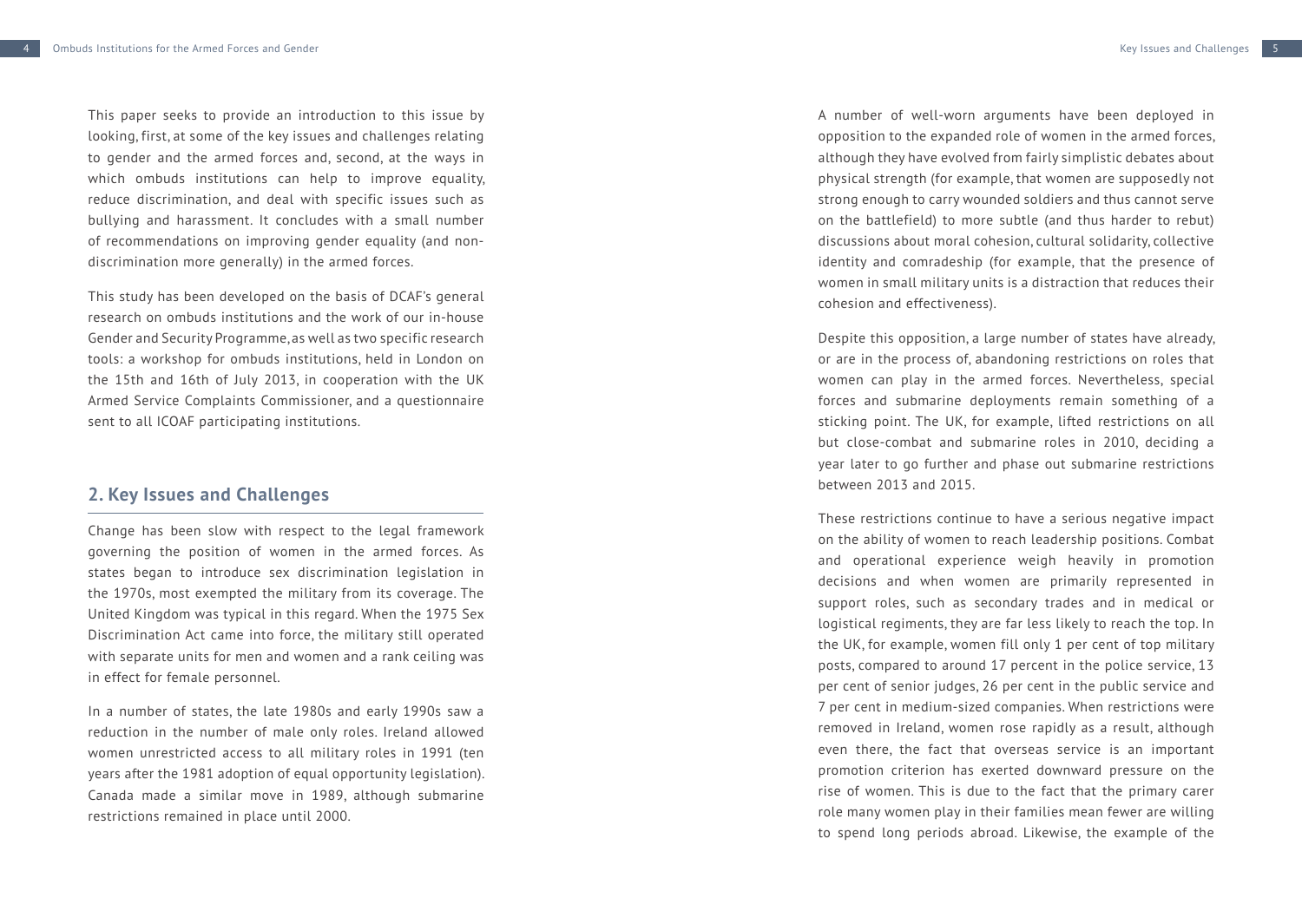Netherlands shows that simply removing restrictions is no panacea. While positions within the Dutch special forces have been open to women since 1982, [2](#page-9-1) very few women complete the requisite training, in part because, as a minority, they are often the target of bullying and harassment.

#### **Box 1. Women in Combat Positions (2007) [3](#page-9-11)**

**Women are allowed to fulfil combat positions in:** Austria, Belarus, Belgium, Bosnia and Herzegovina, Canada, Croatia, the Czech Republic, Denmark, Estonia, Finland, Georgia, Germany, Ireland, Latvia, Lithuania, Luxembourg, Norway, Poland, the Russian Federation, Serbia, Slovakia, Slovenia, Spain, Sweden, Switzerland, and Turkey.

**Women are not allowed to fulfil combat positions in:** Azerbaijan, France, Portugal, Ukraine, the United Kingdom, and the United States.

Better working conditions for female armed forces personnel have made similarly patchy and uneven progress. Of the states surveyed as part of this research, only five make provision for flexible working hours and/or part time work for care givers. [4](#page-9-2) Similarly small numbers of states make provision for breastfeeding [5](#page-9-3) and only three states, among those surveyed, reported making childcare facilities available or contributing to childcare costs. [6](#page-9-4) On a more positive note, ombuds institutions in eighteen surveyed states reported that the armed forces (in case of Finland for example it is not the armed forces but the state in general that provides this) provide adequate paid maternity leave. [7](#page-9-5)

Similarly, a majority of ombuds institutions in surveyed states noted that the armed forces in their countries had a gender mainstreaming strategy, action plan or policy. In particular, Canada noted that the United Nations Security Council

Resolutions 1820 regarding sexual violence in conflicts and 1325 on the inclusion of gender perspectives in operations had provided some impetus for reform. [8](#page-9-6) The response of the Austrian Parliamentary Commissioner for the Armed Forces, noted, for example, that the principles of Resolution 1325 had now been integrated into the planning, implementation and evaluation of operations and that its use had helped to promote the participation of women in international deployments.<sup>[9](#page-9-7)</sup> Other international instruments, such as the Convention on the Elimination of All Forms of Discrimination Against Women (CEDAW) have also proved to be a spur to reform in a number of armed forces.[10](#page-9-8)

It is worth noting too that, even among states without such a strategy, some relevant objectives are still in place. In the UK, for example, the Ministry of Defence has published, in the context of its strategic equality objectives 2012–16, its aim to: "better understand the factors affecting representation of women, of Lesbian, Gay and Bisexual (LGB) personnel, and of people from UK ethnic minority communities in the Armed Forces, and to work to improve their representation to a level consistent with that in the wider population," something which clearly represents a degree of progress.<sup>[11](#page-9-9)</sup>

One part of gender mainstreaming strategies in some states has been the introduction of gender focal points and advisors within the armed forces. Indeed, seven of those states surveyed for this research reported the existence of such advisors in the armed forces[.12](#page-9-10) Such advisors can be particularly helpful in military cultures where a basic understanding of terms like zero tolerance and sexual harassment may be lacking. While the educational role of advisors and focal points is crucial, it is mitigated, however, in many situations by the fact that such focal points and advisors are commonly too low in the hierarchy to be influential.

7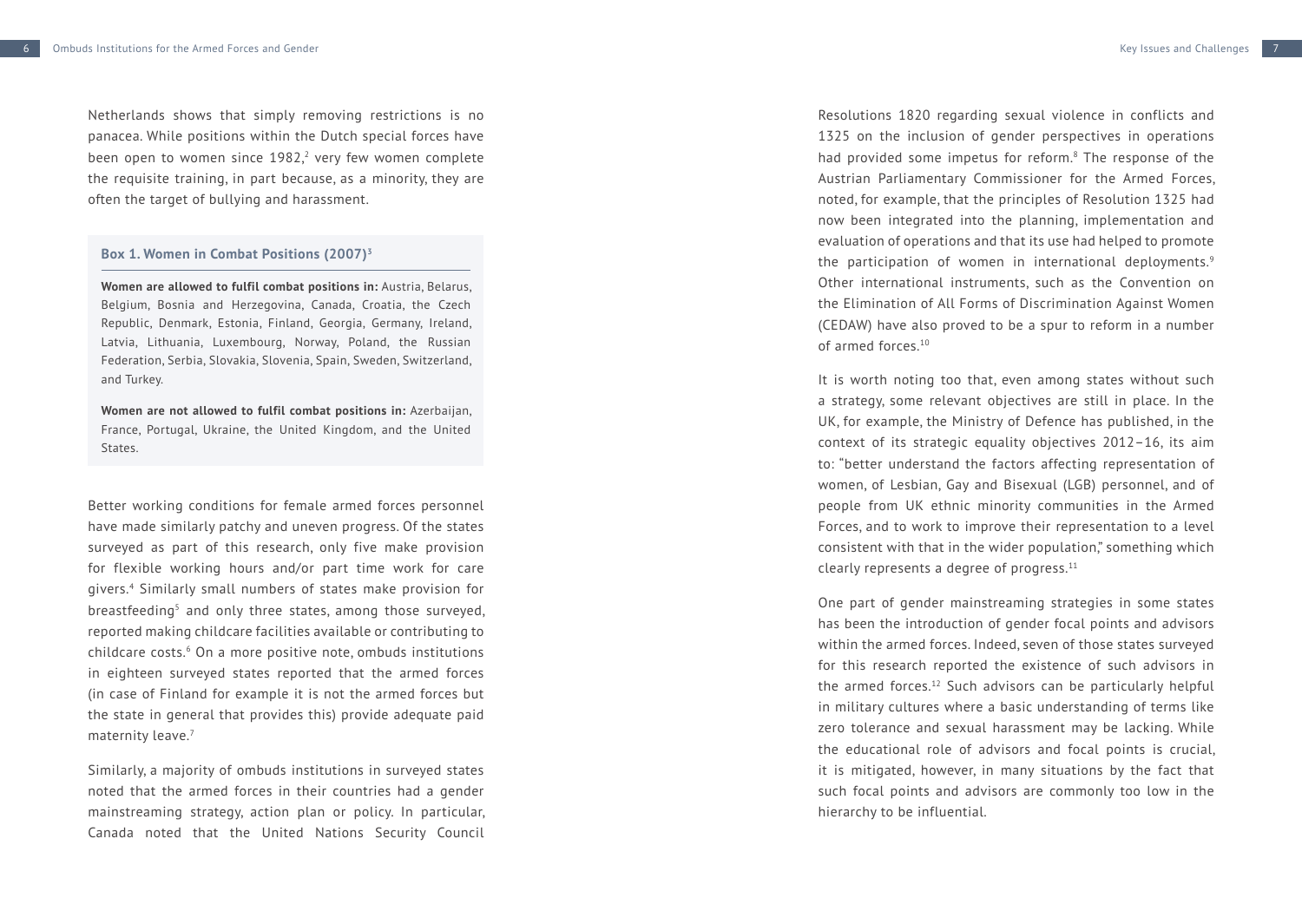9

The form of such focal points or advisors varies considerably among those states surveyed. In Canada, for example, the Defence Women's Advisory Organization (DWAO) is a volunteer group set up to assist in the resolution of systemic issues affecting women. This Advisory Group (alongside those for minorities, persons with disabilities and Aboriginal peoples) is able to voice its concerns directly to: the Chief of Military Personnel, the Associate Deputy Minister of Human Resources, the Co-chairs of the Defence Diversity Council, as well as to the senior representatives from all Environmental Commands and Group Principals. In addition, each of the four Groups has a Defence EE Champion to whom the National co-chairs have direct access.<sup>13</sup> A small number of states also reported the existence of female and/or LGBT staff associations.[14](#page-9-13) For example in The Netherlands, the first country in the world where the ban on gays and lesbians in the armed forces was lifted in 1974, a special staff organisation for gay and lesbian armed forces personnel exists, with the aim of "to create a situation of social acceptance, equal rights and equal labor participation for all LGBT's (civilian and military) working for the Ministery of Defense."

While there has been progress in improving the policies and legal frameworks concerning women in the armed forces over the past few decades, the actual treatment of women in the armed forces remains troublingly far behind. Women in the UK armed forces, for example, are still over two times more likely to be bullied or harassed than their male colleagues and ten times more likely to suffer discrimination.

Perhaps more troubling still, women in the armed forces are also much less willing to make complaints. Indeed, many military women seem to accept sexual harassment as part of their jobs. Furthermore, both direct and indirect discrimination at the structural, institutional and individual levels remain problems that are extremely difficult to deal with in the closed world of the armed forces, where hidden and unwritten rules continue to govern a great deal of behaviour.

This last point perhaps goes some way towards explaining why our survey data on complaints varies so wildly in this regard. In the Netherlands and Slovenia, for example, ombuds institutions report that sexual violence makes up between a quarter and a third of overall received complaints, suggesting it is a serious problem. In most other surveyed states, however, the issue was not reported as significant at all. Bulling and harassment showed similar variation. In some states these issues were reported as making up a very significant proportion of complaints. Bullying in the Netherlands and Belgium, for example, accounted for approximately 20 per cent of complaints and almost 65 per cent in Armenia. Harassment in the Netherlands was, likewise, reported as making up 35 per cent of complaints, as well as 20 per cent in Slovenia and 6 per cent in the UK. In other states there are almost no complaints on these issues. We can draw one of two conclusions from this; either these are not significant issues in many states or something is preventing people from making complaints. The second conclusion seems more likely.

# **3. Role and Involvement of Ombuds Institutions**

Ombuds institutions clearly have a crucial role to play with regard to promoting and protecting equal opportunities, diversity, non-discrimination and human rights in the armed forces. At the most fundamental level, this role concerns the receipt and investigation of complaints. In the first instance, this means ensuring that all who wish to make a complaint are able to do so. With regard to gender issues, ombuds institutions have underlined the importance of tools such as: gender specific focus groups, training for staff on dealing with specific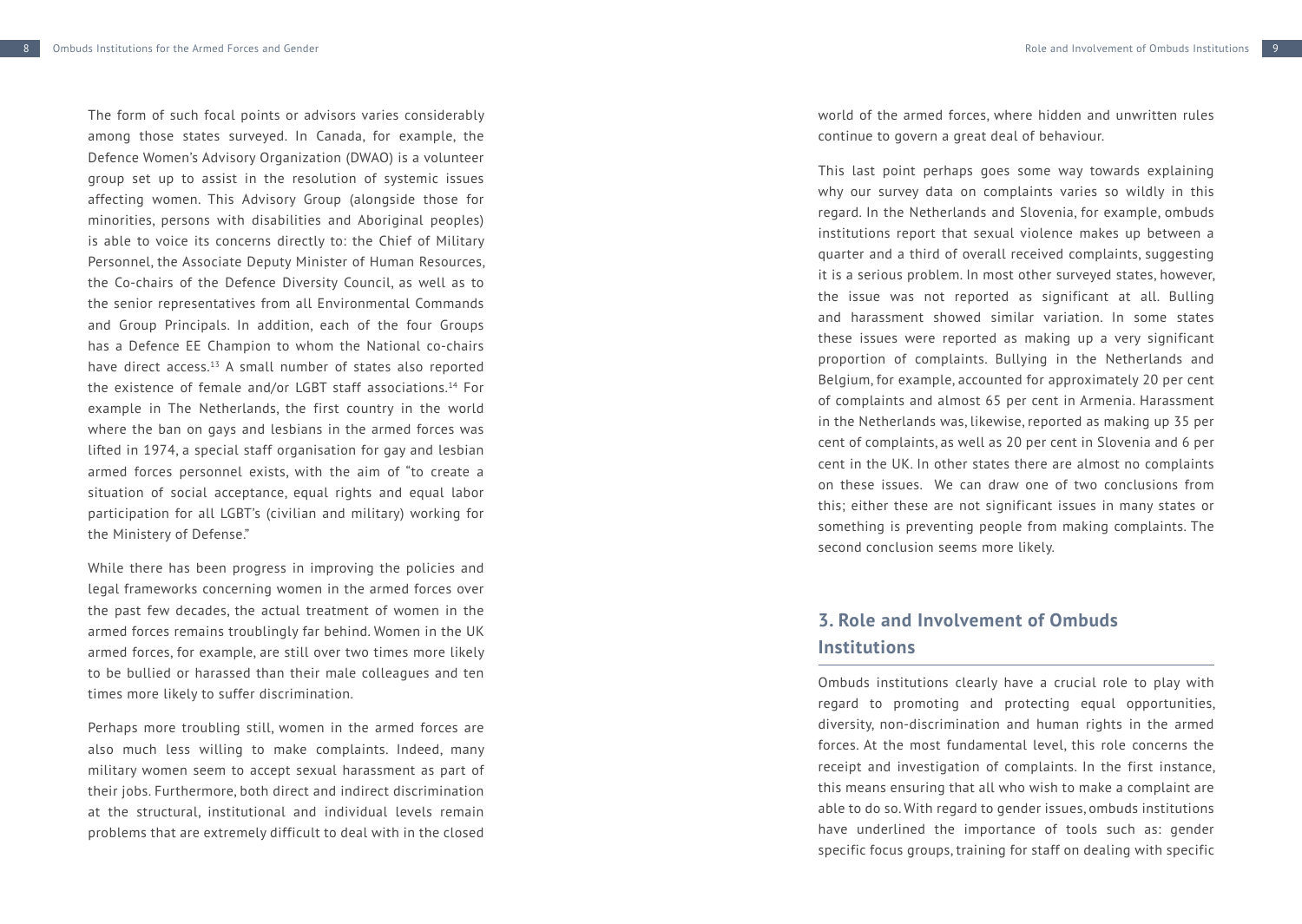useful tools in this regard.

types of complaints (particularly relating to sensitive topics such as sexual violence). In addition, it is important to make sure that actions (such as site visits) are conducted in such a way as to ensure that men and women can contact investigators without drawing attention to themselves. Referrals, anonymous complaints and publicising protective measures may also be

Those ombuds institutions that responded to our survey reported a good deal of variation in the types of complaints received by women and men. While in some states, the overwhelming majority of complaints made by servicewomen concerned improper behaviour, such as bullying and harassment, in others, most complaints about such issues came from men. Caution should thus be exercised before too many general assumptions are made about the victims of particular types of behaviour. Indeed, in Canada, for example, the top three complaint categories (benefits, medical issues and release) are identical for women and men (although ordered differently).

Surveys and other baseline data collection is crucial here, in order to ensure that the complaints that ombuds institutions receive match up with the actual experiences of service men and women and that key issues are not being underreported or somehow hidden (due to fear of reprisal, for example). The Polish Human Rights Defender notes, for example, that it combats the underreporting of discrimination cases by carrying out social research of discrimination based on sex, sexual orientation and sexual identity in order to determine whether complaints match reality.

If serious differences appear to exist between data that has been gathered and the number of complaints that are being received, a powerful tool at the disposal of many ombuds institutions is their ability to conduct so-called own-motion investigations. Such investigations are those initiated by an institution without any requirement that a complaint triggers the investigation. The power to conduct such investigations is crucial where underreporting is suspected, as is often the case with respect of harassment and bullying. If an institution is not receiving any complaints about an issue, it does not mean that there is not a problem worth looking into. A number of those institutions surveyed for this study reported having conducted such investigations.[15](#page-9-14) Additionally, in some states work satisfaction surveys among armed forces personnel are conducted by external institutions. These surveys often include data on gender related issues, for example, equal opportunities or harassment. In Finland, for example, the University of Tampere conducted a work satisfaction survey among conscripted and volunteer armed forces personnel in 2012. The study resulted in a wealth of information about gender related issues and showed that substantial numbers of armed forces personnel is subjected to bullying (20 per cent of female and 8 per cent of male service personnel), sexual harassment (17 per cent of female and 5 per cent of male service personnel).<sup>16</sup> These and other gender related data, collected by an external institution, can be used to double check possible under-reporting via the official complaints mechanisms.

Outreach is a crucial part of the work of ombuds institutions. It takes place at the most basic level through standard reporting instruments, such as annual or thematic reports. In this regard, a number of surveyed institutions noted the importance of reporting trends, background information about gender-related complaints and recommendations in both their internal and public reports. Outreach can also take the form of training provided by an ombuds institution to the armed forces themselves. In this regard, a small number of surveyed institutions reported that they provide training on gender based violence, $17$  on sexual harassment, $18$  non-discrimination, $19$ LGBT rights, $20$  and general human rights<sup>21</sup> to members of the armed forces. The UK also reported that it provides training to those taking up command appointments to promote best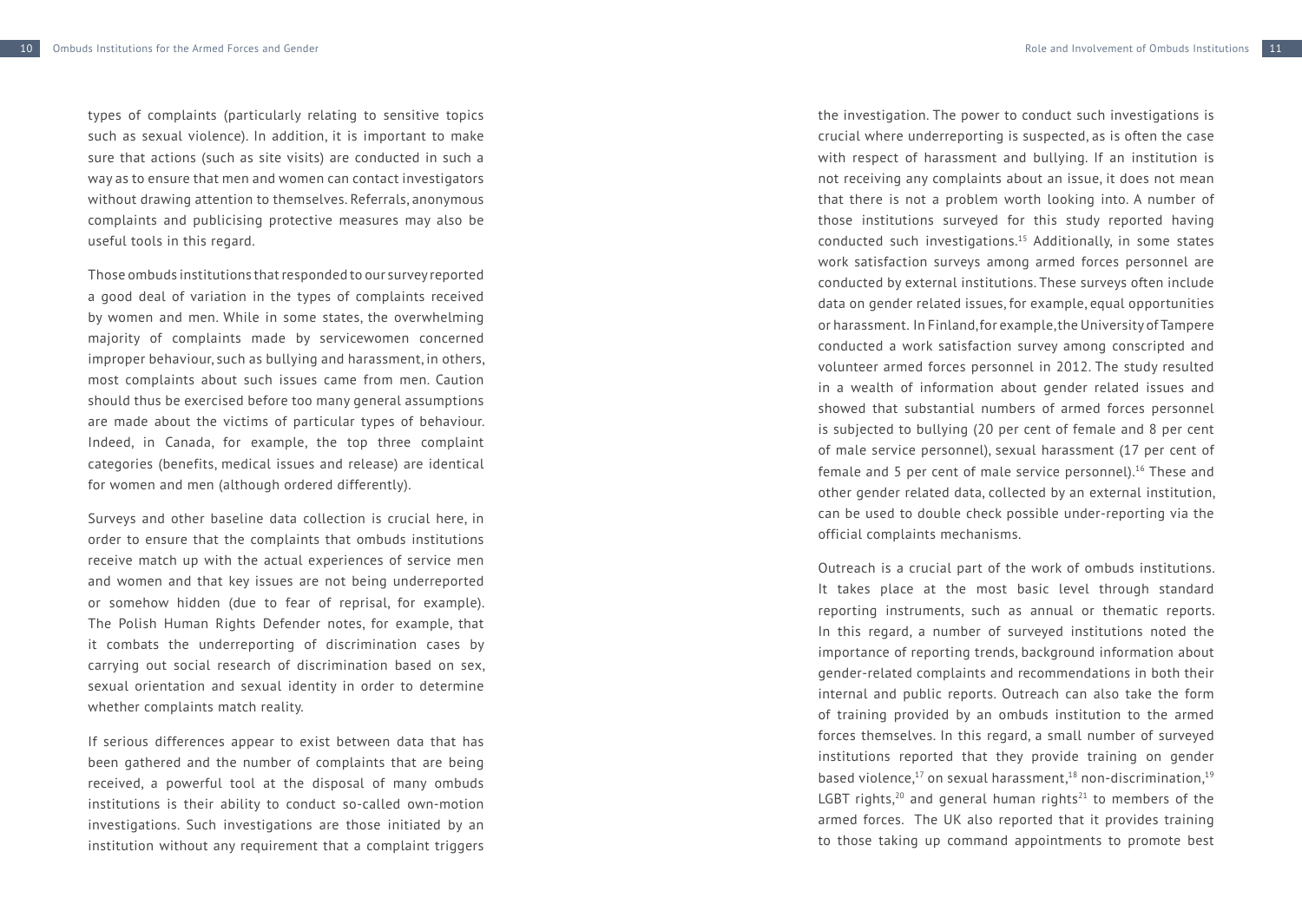practices in leading a diverse workforce and in the handling of complaints about all matters, including equal opportunities, diversity, non-discrimination and human rights.

Survey respondents also underlined the importance of experienced and specialised staff in dealing with genderrelated issues. A large number reported that they conduct internal staff training on equality and non-discrimination, $22$ human rights, $23$  gender-based violence, $24$  sexual harassment, $25$ and LGBT rights.[26](#page-9-25) Some surveyed institutions also reported the existence of specialised units or divisions dealing with equality and non-discrimination within the ombuds institution as a whole.[27](#page-9-26) The Georgian Public Defender, for example, has an Equality Department with two permanent staff, four interns and a UN Expert on Gender Issues.<sup>28</sup> Likewise, in Montenegro, there exists a special unit, "The Institutional Mechanism for the Protection Against Discrimination, Minority Rights and Gender Equality," within the office of the ombudsman, which deals with human rights issues relating to non-discrimination, and the rights of members of minority nations and other minority national communities, elderly persons, religious rights, rights of persons with disabilities, gender equality, gender identity and sexual orientation and other similar fields.<sup>[29](#page-9-28)</sup> In Ukraine, the Commissioner has a representative for non-discrimination and gender equality who cooperates with a volunteer "Expert Council," consisting of subject-matter specialists from civil society, the government and other associations.<sup>[30](#page-9-29)</sup>

This type of thematic cooperation is also common between ombuds institutions and similar bodies with specific mandates to focus on equality, non-discrimination and related issues. Examples of such institutions include the Estonian Gender Equality and Equal Treatment Commissioner and the Finnish Ombudsman for Equality. In a related note, the Austrian Parliamentary Commissioner reported having this type of cooperative arrangement with the gender advisor within the Ministry of Defence $31$  and the UK Service Complaints Commissioner notes that it has worked with the cadre of Independent Harassment Investigating Officers within the armed services.<sup>[32](#page-9-31)</sup>

Cooperation with relevant civil society actors and other stakeholders is also common among surveyed institutions. In particular, institutions reported cooperating with NGOs working on gender issues, $33$  trade unions $34$  and associations,  $35$  LGBT organisations, $36$  women's networks, $37$  members of parliament,  $38$ service prosecutors, $39$  and international organisations. $40$ 

This cooperation can include complaint referrals, joint workshops and roundtable discussions, and working groups on issues of common interest. The Georgian Public Defender, for example, acts as a working group member at the Council of Gender Equality and, in this role, advocates for the consideration of gender perspectives in security and the implementation of relevant Security Council resolutions. Stakeholder cooperation can also be important in cases where legitimate concerns are raised but where the institution does not have competence to deal with a specific complaint. The Public Defender of Georgia, for example, reports that it may consider handing over such cases to NGOs who are able to provide further relevant assistance.[41](#page-9-40) Joint training is also a fruitful area of cooperation. In this regard, the Ombudsman of Montenegro, for example, notes that it sends representatives to NGO training events on LGBT and gender issues.<sup>42</sup> Finally, institutions may cooperate on data gathering an on refining research methodologies. The Polish Human Rights Defender, for example, reports that it consults with a range of organisations focusing on LGBT and gender issues on its own research methodologies and on the recommendations it publishes in annual and thematic reports[.43](#page-9-42)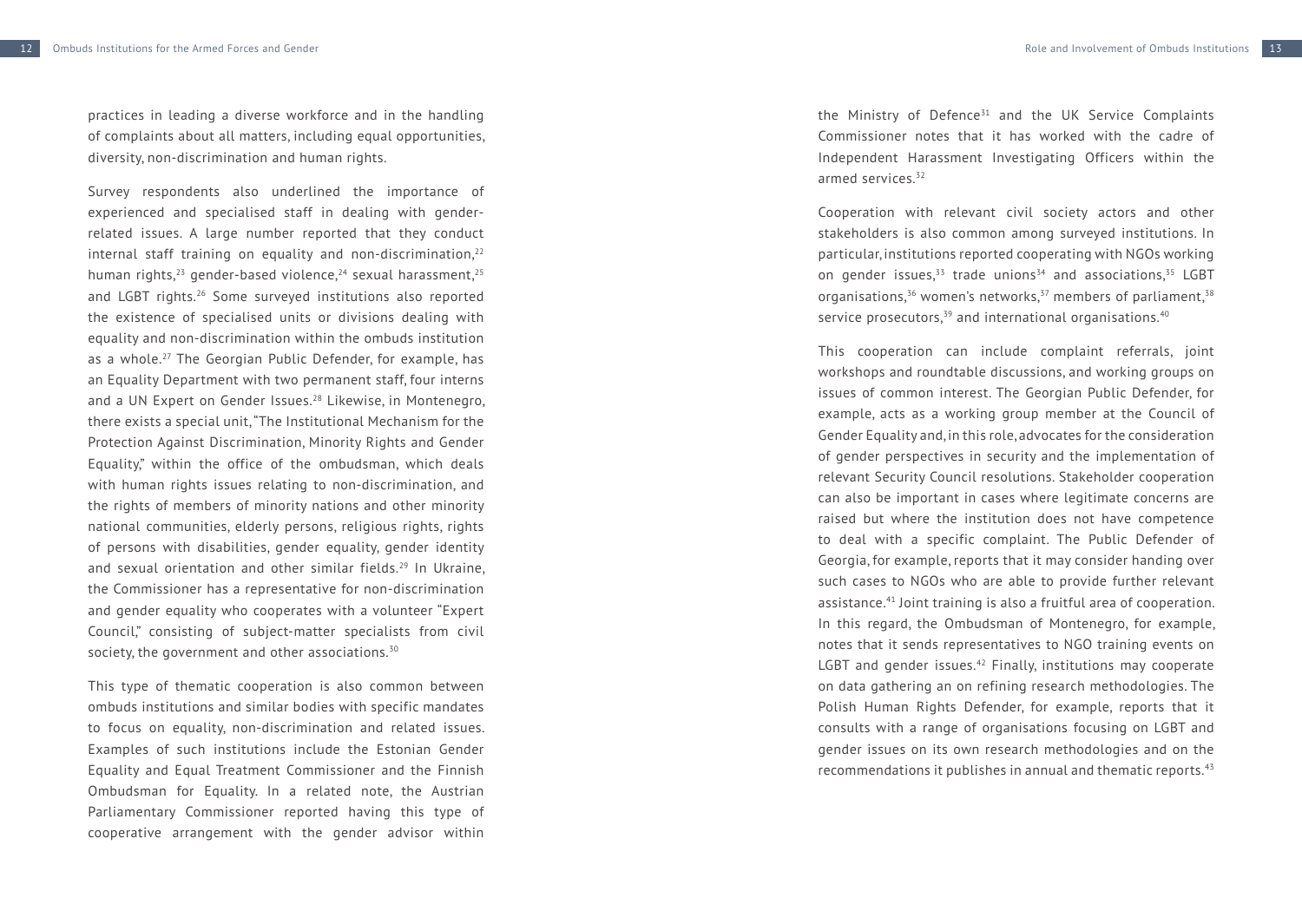### **4. Conclusions**

A number of conclusions can be drawn, both from the discussion above, as well as from recommendations made by ombuds institutions themselves in the context of the survey conducted for this report.

First, it is crucial that effective legislation is in place. In the majority of states, men and women are still unable to participate equally within the armed forces, contributing to the lower status of women and creating a barrier to promotion and thus to the rise of women into those positions of leadership in which they would be able to affect positive change. More worrying still, perhaps, is that in some states, relevant protection standards do not exist in national legislation on issues like sexual harassment, making it very difficult for ombuds institutions to deal effectively with complaints.[44](#page-9-43) A related problem is the fact that even where solid legislative and institutional frameworks in the field of gender equality are in place, women still suffer unfavourable treatment in practice.<sup>[45](#page-9-44)</sup>

Second, and related to this last point, institutions must work to ensure that serious issues are not being hidden from view. This includes recognizing that when women are in the minority, they face great difficulties in raising complaints.<sup>46</sup> As noted above, part of the solution to this issue is to conduct baseline studies to ensure that rates of complaints match the actual experiences of servicemen and women.

Third, ombuds institutions need specific expertise (and in some cases specific systems) to deal with many types of complaints, including those relating to gender. This might include specific procedures for receiving and investigating certain types of complaints, as well as ensuring that staff are appropriately trained.[47](#page-9-46) This might also involve developing institutional or ad hoc cooperation arrangements with relevant NGOs, associations, oversight institutions and judicial bodies.

Fourth, institutions should report specifically on gender issues in their annual and thematic reports. This may include the provision of gender-disaggregated data, as well as specific recommendations on, for example, the position of women in the armed forces. Institutions may also consider making recommendations on particularly important topics directly to ministers and service chiefs.[48](#page-9-47) 

Fifth, while ombuds institutions do not generally have a mandate to investigate criminal matters, they should cooperate with and monitor the activities of service and civilian police and specialist prosecutors to ensure that such cases are dealt with efficiently and effectively.<sup>49</sup>

Finally, ombuds institutions should invest in education, training and outreach in order to ensure that the armed forces understand gender-related issues and, in particular, the experience and perception of both servicemen and women and the potential and differing impacts of decisions on them and their human rights.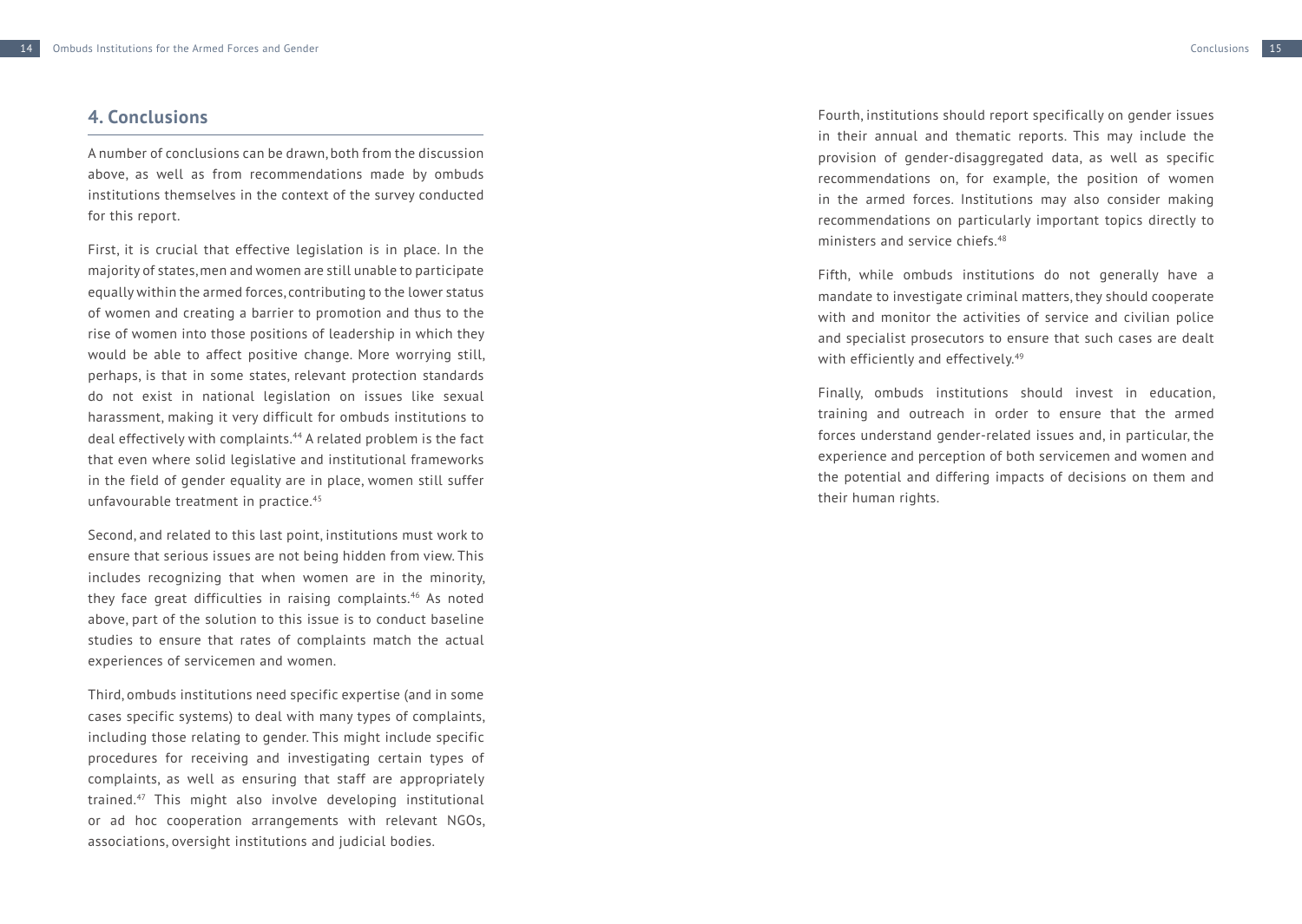#### **Notes**

- <span id="page-9-0"></span>1. The author would like to thank the participants in the expert workshop on ombuds institutions and gender co-hosted in London on 15-16 July 2013 by DCAF and the UK Service Complaints Commissioner: Susan Atkins, Service Complaints Commissioner, United Kingdom; Megan Bastick, DCAF; Hans Born, DCAF; Darren Beck, Service Complaints Commissioner, United Kingdom; Kjell Arne Bratli, Parliamentary Commissioner for the Armed Forces, Norway; Ben Buckland, DCAF; René Hoffmann, Office of the Parliamentary Commissioner for the Armed Forces, Germany; Charlotte Isaksson, NATO; Paulyn Marrinan Quinn, former Ombudsman for the Defence Forces, Ireland; Jan Paul Matze, Office of the National Ombudsman, The Netherlands; Zorica Mrševic, Institute for Social Science Research, Serbia. Thanks are also due to those states that completed the questionnaire on which the bulk of this paper is based: The UK, Belgium, Finland, Tajikistan, Netherlands, Slovenia, Estonia, Canada, Austria, Czech Republic, Georgia, Montenegro, Poland, Slovakia, Ukraine, Albania, Ireland, Armenia and Mongolia. In addition, I would also like to thank my colleagues Riina Turtio, Hans Born, Yasmine Saedi, Armelle Vessier, Callum Watson and Veerle Triquet for their helpful comments and advice.
- <span id="page-9-1"></span>2. Katia Sorin (ed.), *Des femmes militaires en Occident, quels enseignements pour la France ?* (Paris: Centre d'études en sciences sociales de la défense, 2005), pp. 94-118, available at: <[http://www.](http://www.c2sd.sga.defense.gouv.fr/IMG/pdf/SORIN_femmes_militaires_occident_premiersemestre2005.pdf) [c2sd.sga.defense.gouv.fr/IMG/pdf/](http://www.c2sd.sga.defense.gouv.fr/IMG/pdf/SORIN_femmes_militaires_occident_premiersemestre2005.pdf) [SORIN\\_femmes\\_militaires\\_occident\\_](http://www.c2sd.sga.defense.gouv.fr/IMG/pdf/SORIN_femmes_militaires_occident_premiersemestre2005.pdf) [premiersemestre2005.pdf>](http://www.c2sd.sga.defense.gouv.fr/IMG/pdf/SORIN_femmes_militaires_occident_premiersemestre2005.pdf).
- <span id="page-9-11"></span>3. Hans Born and Ian Leigh, *Handbook on Human Rights of Armed Forces Personnel*, DCAF and OSCE/ODHIR 2008, 120. The data provided in the table are based on a survey among all participating OSCE states. The replies are provided by the governments of those states (as of 2007).
- <span id="page-9-2"></span>4. Belgium, Finland, Austria, Czech Republic, Slovakia, Mongolia .
- <span id="page-9-3"></span>5. Belgium, Netherlands, Slovenia, UK, Czech Republic, Slovakia
- <span id="page-9-4"></span>6. Belgium, Finland, UK
- <span id="page-9-5"></span>7. Belgium, Canada, Estonia, Finland, Netherlands, Slovenia, Tajikistan, UK, Austria, Czech Republic, Montenegro, Poland, Slovakia, Ukraine, Albania, Ireland, Armenia
- <span id="page-9-6"></span>8. Response of Canada
- <span id="page-9-7"></span>9. Response of Austria
- <span id="page-9-8"></span>10. Response of Slovakia.
- <span id="page-9-9"></span>11. See, UK Ministry of Defence Corporate Equality team, *Strategic Equality Objectives 2012–16*, Available online: [https://www.gov.uk/government/](https://www.gov.uk/government/uploads/system/uploads/attachment_data/file/227514/ea10_strategic_equality_objectives.pdf) [uploads/system/uploads/attachment\\_](https://www.gov.uk/government/uploads/system/uploads/attachment_data/file/227514/ea10_strategic_equality_objectives.pdf) [data/file/227514/ea10\\_strategic\\_](https://www.gov.uk/government/uploads/system/uploads/attachment_data/file/227514/ea10_strategic_equality_objectives.pdf) [equality\\_objectives.pdf](https://www.gov.uk/government/uploads/system/uploads/attachment_data/file/227514/ea10_strategic_equality_objectives.pdf)
- <span id="page-9-10"></span>12. Canada, Belgium, UK, Austria, Czech Republic, Poland, Ireland
- <span id="page-9-12"></span>13. Response of Canada
- <span id="page-9-13"></span>14. Netherlands, UK, Austria, Albania, Armenia
- <span id="page-9-14"></span>15. Austria, the Netherlands, Poland, Ukraine

<span id="page-9-15"></span>16. Minna Leinonen, Risto Nikkanen, Katri Otonkorpi-Lehtoranta: Sukupuolten tasa-arvo puolustusvoimissa - Kehittämistarpeiden näkökulma asepalvelusta suorittavien ja henkilöstön kokemuksiin. Tampereen yliopisto, Työelämän tutkimuskeskus, Työraportteja 88/2012. 17. Belgium, Austria, Slovakia

- <span id="page-9-17"></span><span id="page-9-16"></span>18. Belgium, Slovakia
- <span id="page-9-18"></span>19. Belgium, Estonia, Austria, Slovakia, Mongolia
- <span id="page-9-19"></span>20. Belgium
- <span id="page-9-20"></span>21. Belgium, Estonia, Austria, Czech Republic, Slovakia, Mongolia
- <span id="page-9-21"></span>22. Belgium, Estonia, Finland, Slovenia, Tajikistan, the UK, Austria, Georgia, Montenegro, Poland, Slovakia, Albania, Armenia
- <span id="page-9-22"></span>23. Belgium, Finland, Slovenia, Tajikistan, Austria, Czech Republic , Georgia, Montenegro, Poland, Slovakia, Ukraine, Albania, Armenia
- <span id="page-9-23"></span>24. Belgium, Austria, Georgia, Slovakia, Ukraine, Albania, Armenia
- <span id="page-9-24"></span>25. Belgium, Canada, Finland, Slovenia, Slovakia, Ukraine, Armenia
- <span id="page-9-25"></span>26. Belgium, Finland, Georgia, Montenegro, Ukraine, Albania, Armenia
- <span id="page-9-26"></span>27. Georgia, Montenegro, Ukraine and Armenia
- <span id="page-9-27"></span>28. Response of Georgia
- <span id="page-9-28"></span>29. Response of Montenegro
- <span id="page-9-29"></span>30. Response of Ukraine
- <span id="page-9-30"></span>31. Response of Austria
- <span id="page-9-31"></span>32. Response of the UK

<span id="page-9-32"></span>33. Slovenia, Georgia, Montenegro, Poland,

<span id="page-9-34"></span>36. Tajikistan, UK, Albania, Montenegro, The

<span id="page-9-33"></span>Ukraine 34. Slovenia 35. Albania

<span id="page-9-36"></span><span id="page-9-35"></span>Netherlands

<span id="page-9-41"></span><span id="page-9-40"></span><span id="page-9-39"></span>41. Response of Georgia 42. Response of Montenegro 43. Response of Poland

<span id="page-9-43"></span><span id="page-9-42"></span>44. Response of Georgia and Armenia

<span id="page-9-48"></span><span id="page-9-47"></span><span id="page-9-46"></span><span id="page-9-45"></span><span id="page-9-44"></span>45. Response of Montenegro 46. Response of the UK 47. Response of Georgia 48. See the response of the UK 49. See the response of the UK

<span id="page-9-38"></span><span id="page-9-37"></span>37. UK 38. UK 39. UK 40. Ukraine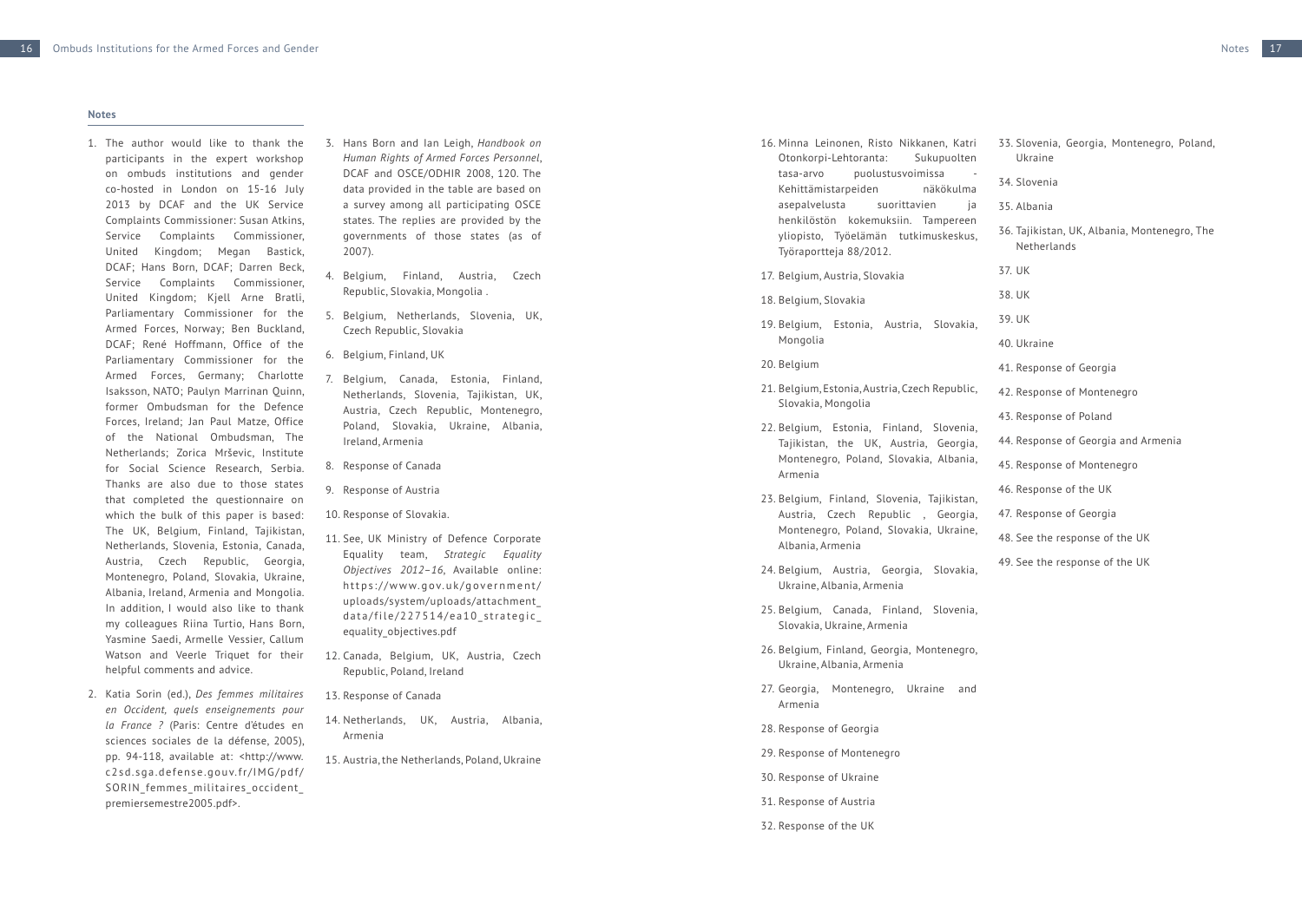# **About the Author**

**Ben Buckland** has worked for a number of years on independent oversight institutions, with a particular focus on ombuds institutions and national human rights institutions. His publications include: Ombuds Institutions for the Armed Forces: A Handbook, Whistleblowing and the Security Sector, Access to Information for Security Sector Oversight Institutions and major contributions to Global Principles on National Security and the Right to Information. He holds a BA with first class honours from the University of Melbourne and an MA from the Graduate Institute of International and Development Studies.